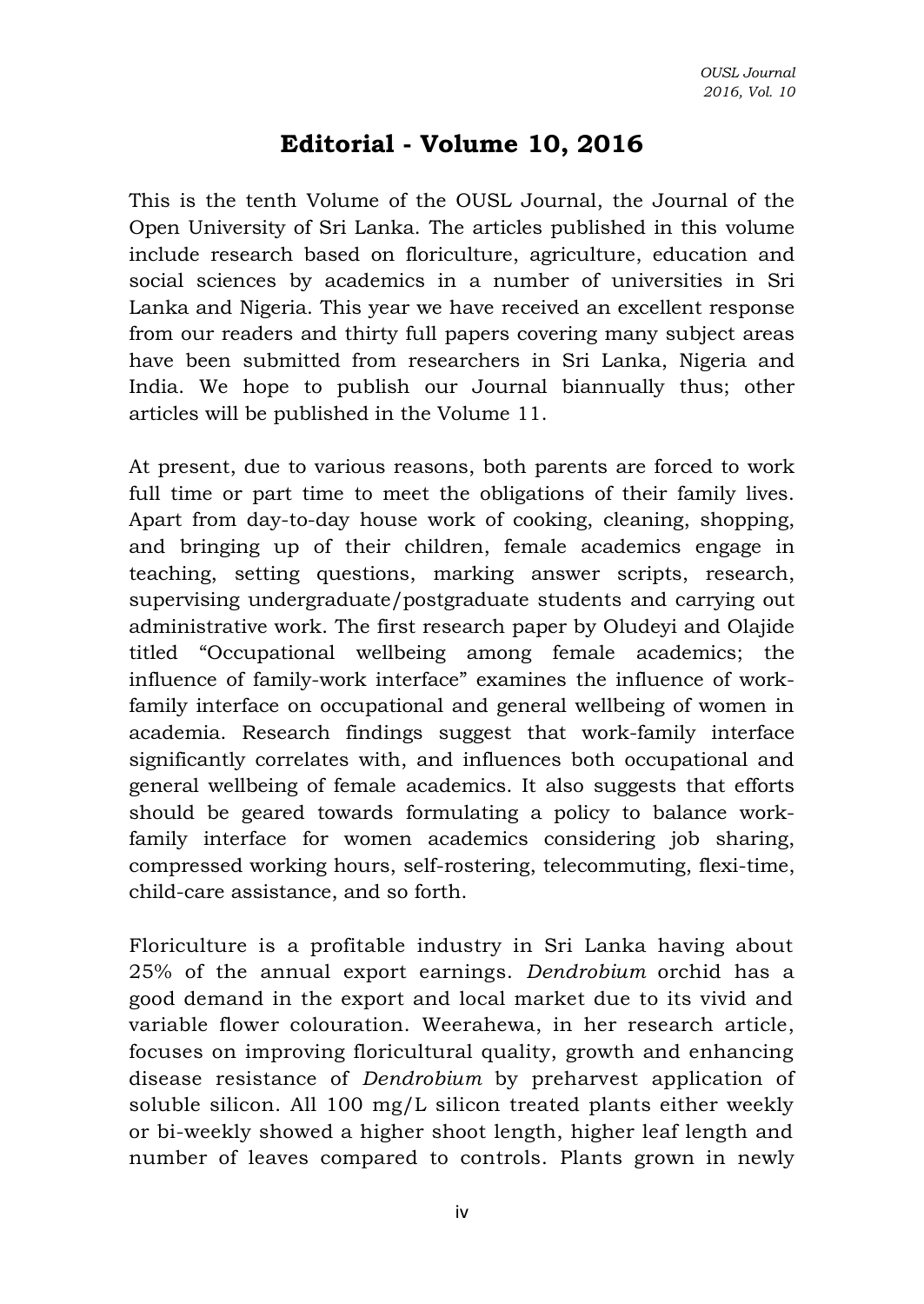developed aeroponics system and treated with 50 mg/L silicon weekly showed better floricultural quality traits such as a higher number of flowers per spike and greater spike length, while the 100 mg/L treatment showed greater spike thickness and greater flower length and diameter. Natural disease development was significantly lower in plants treated with silicon. Average leaf thickness and cuticle thickness were significantly higher in plants treated with silicon as was the total soluble phenol content.

Godawatta and De Silva, in their article, discuss the impact of different mulches on growth and yield of Red Okra (*abelmoschus esculentus*). This study showed that Red Okra plants exposed to temperature stress gave a harvest 37% higher than the pods grown under ambient temperature. As straw is freely available in the dry zone in Sri Lanka, farmers can use straw mulch successfully when the temperature stress is a limiting factor for higher productivity.

There are many parameters such as adsorption ability, catalytic activity, sensitivity and thermodynamic stability of materials that are important for gas sensing. Bandara *et al.*, in their paper titled "Effects of surface modification of n-Cu<sub>2</sub>O/p-Cu<sub>x</sub>S thin film heterostructures for enhanced liquefied petroleum (LP) gas sensing properties", report a novel mechanism to effectively detect LP gas based on surface modification through sulphidation followed by passivation of electrodeposited *n*-type cuprous oxide  $(Cu_2O)$ . It was found that the sensitivity of LP gas detection can be improved by 48% at a relatively low sensing temperature of 45 ºC. Thus, the sulphidation has caused LP gas molecules to interact with the film surface more actively with a 10 fold increase when compared to the maximum sensitivity of untreated  $Cu<sub>2</sub>O$  films at 85 °C.

Sri Lanka has become the world's third largest tea exporter in the world. Sri Lankan Tea is famous for its signature taste and aroma. Kavish *et al*., in their paper titled "Impact of inlet drying temperature in Endless Chain Pressure (ECP) dryers on the quality characteristics of leafy type of tea produced using different leaf standards", investigate the appropriate higher inlet drying temperatures in ECP dryers to assess the improvement of quality